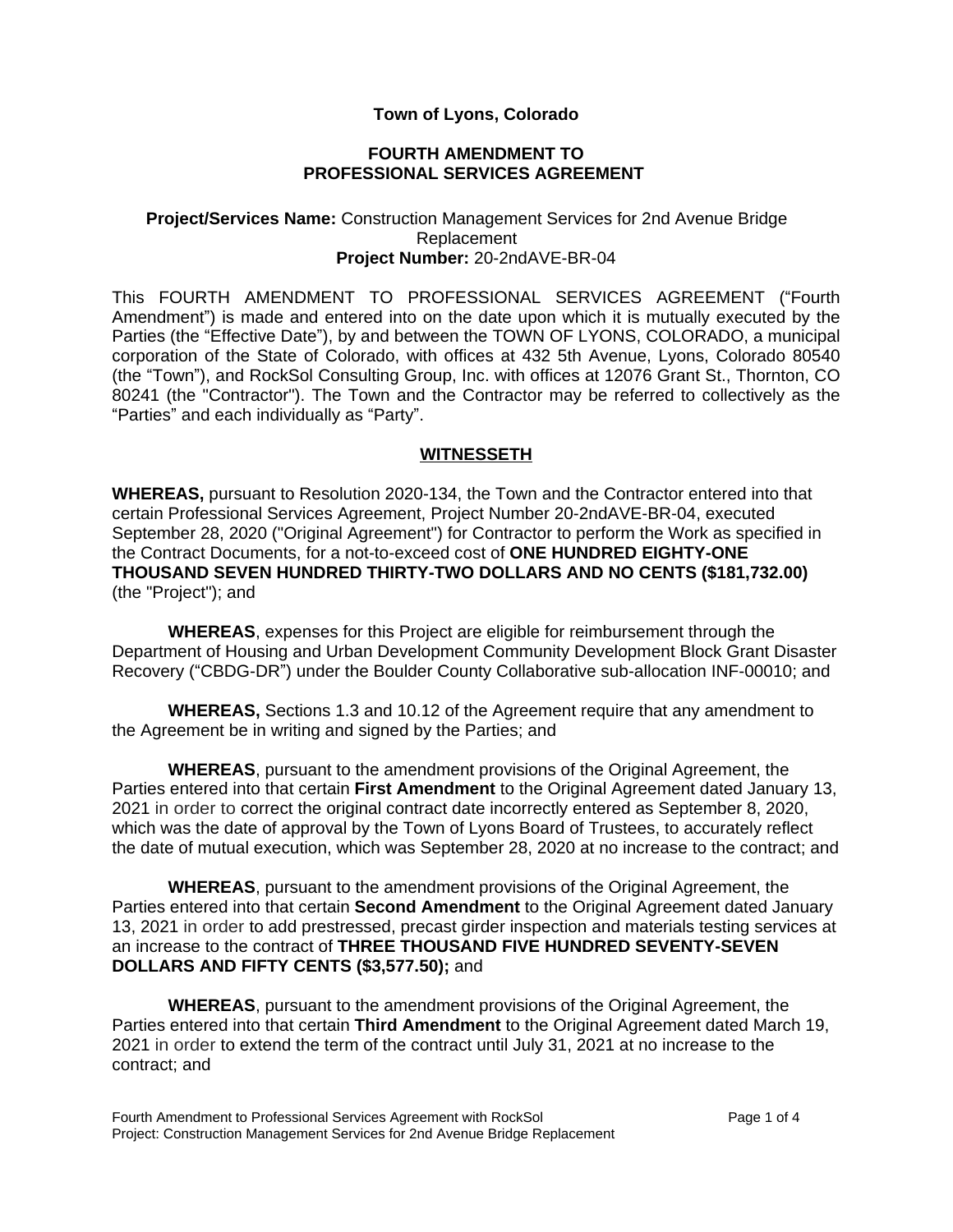**WHEREAS**, the Parties desire to enter into another amendment to update staffing rates as shown in **Exhibit A** at no increase to the contract for a total not-to-exceed amount of **ONE HUNDRED EIGHTY-FIVE THOUSAND THREE HUNDRED NINE DOLLARS AND FIFTY CENTS (\$185,309.50) ("Fourth Amendment")**;

**NOW, THEREFORE**, it is agreed by and between the Town and the Contractor that the Agreement shall be amended as follows:

- 1. **Recitals.** The foregoing recitals are true and correct and are incorporated herein by this reference as though set forth in full.
- 2. **Original Terms and Conditions.** The terms are hereby amended to incorporate the updated staffing rates as shown in **Exhibit A**.
- 3. **Scope of Work.** There is no change to the scope of the Original Agreement with this amendment.
- 4. **Contract Sum and Payment.** There is no change to the contract price of the Original Agreement with this amendment.
- 5. **Term.** There is no change to the term date with this amendment.
- 6. **Force and Effect of Amendment.** Notwithstanding anything in the Original Agreement to the contrary, the Original Agreement shall be amended such that all references in the Original Agreement to "Agreement" shall refer to the Original Agreement as amended by this Fourth Amendment.
- 7. **Conflict.** This Fourth Amendment is and shall be construed as part of the Original Agreement. In case of any inconsistency between this Fourth Amendment and the Original Agreement, the provisions containing such inconsistency shall be reconciled with one another to the maximum extent possible, and then to the extent of any remaining inconsistency, the terms of this Fourth Amendment shall control.
- 8. **Counterparts; Facsimile or Electronic Signature; Authority.** The Parties hereto agree that this Fourth Amendment may be executed in multiple counterparts which, when signed by all parties, shall constitute a binding agreement. The Parties further agree that this Fourth Amendment may be executed by facsimile or electronic signature, and that any facsimile or electronic signature shall be binding upon the Party providing such signature as if it were the Party's original signature.

IN WITNESS WHEREOF, the Parties have executed this Fourth Amendment to Professional Services Agreement, Project/Service: Construction Management Services for 2nd Avenue Bridge Replacement, to be effective as of the date of mutual execution by the Parties. By the signature of its representatives below, each Party affirms that it has taken all necessary action to authorize said representative to execute this Fourth Amendment.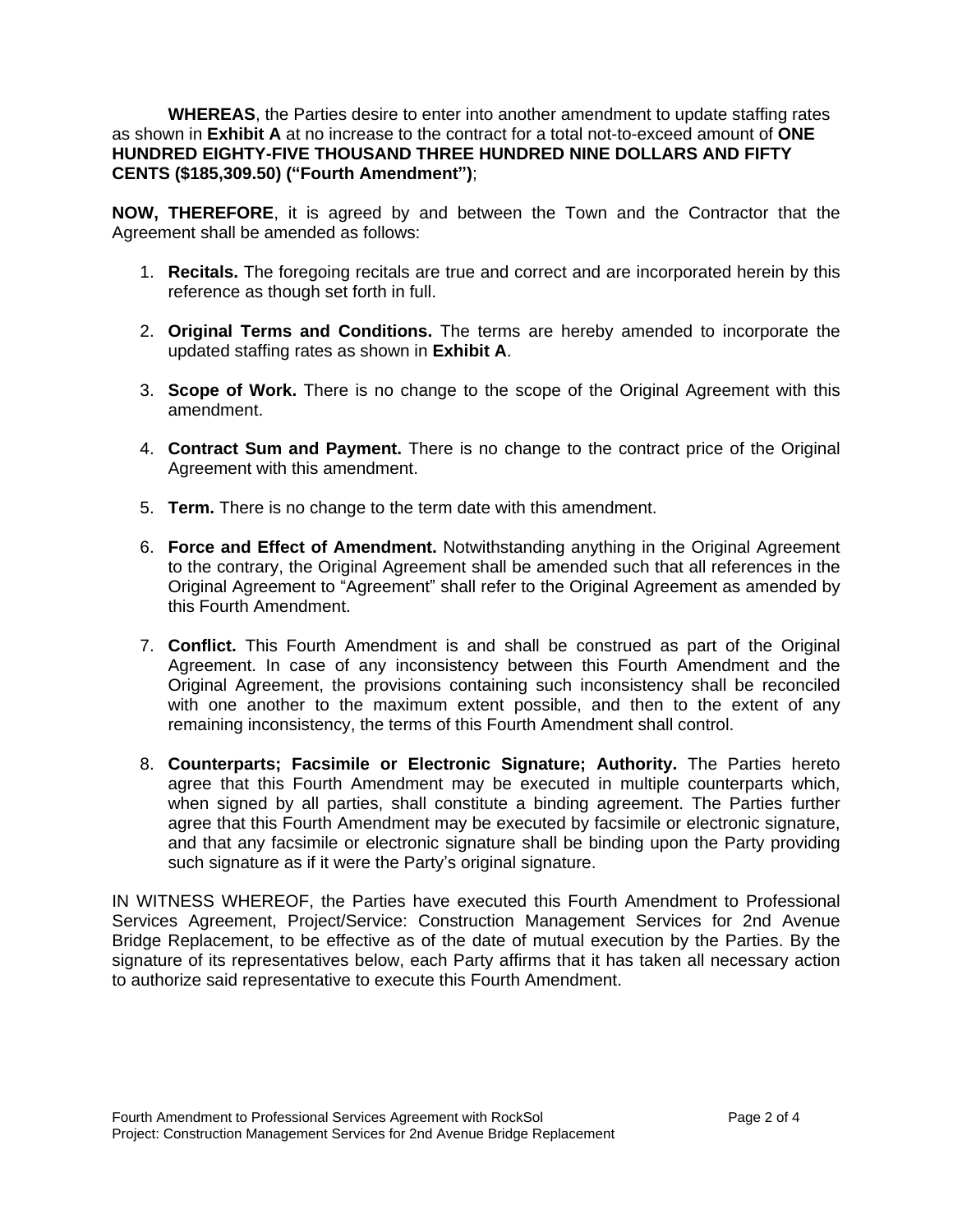**THIS FOURTH AMENDMENT TO PROFESSIONAL SERVICES AGREEMENT is executed and made effective as provided above.**

|                                        | TOWN OF LYONS, COLORADO:                                                                    |
|----------------------------------------|---------------------------------------------------------------------------------------------|
| ATTEST:                                | <b>Approval by:</b>                                                                         |
| Dolores M. Vasquez, CMC - Town Clerk   | Victoria Simonsen, Town<br>Administrator                                                    |
| <b>ROCKSOL CONSULTING GROUP, INC.:</b> | $\sim$ 2021<br>Date of execution (Town)                                                     |
|                                        |                                                                                             |
|                                        |                                                                                             |
|                                        |                                                                                             |
| Date (Contractor): 2021                |                                                                                             |
| <b>STATE OF</b><br>$\lambda$           |                                                                                             |
| <b>COUNTY OF</b><br>$)$ ss.            |                                                                                             |
|                                        | The foregoing Amendment was acknowledged before me this _____ day of ____________, 2021, by |
| a Colorado Corporation.                |                                                                                             |
| Witness my hand and official seal.     |                                                                                             |
| My commission expires: ___________.    |                                                                                             |
|                                        | Notary Public<br>(Required for all contracts pursuant to C.R.S. § 8-40-<br>202(2)(b)(IV))   |